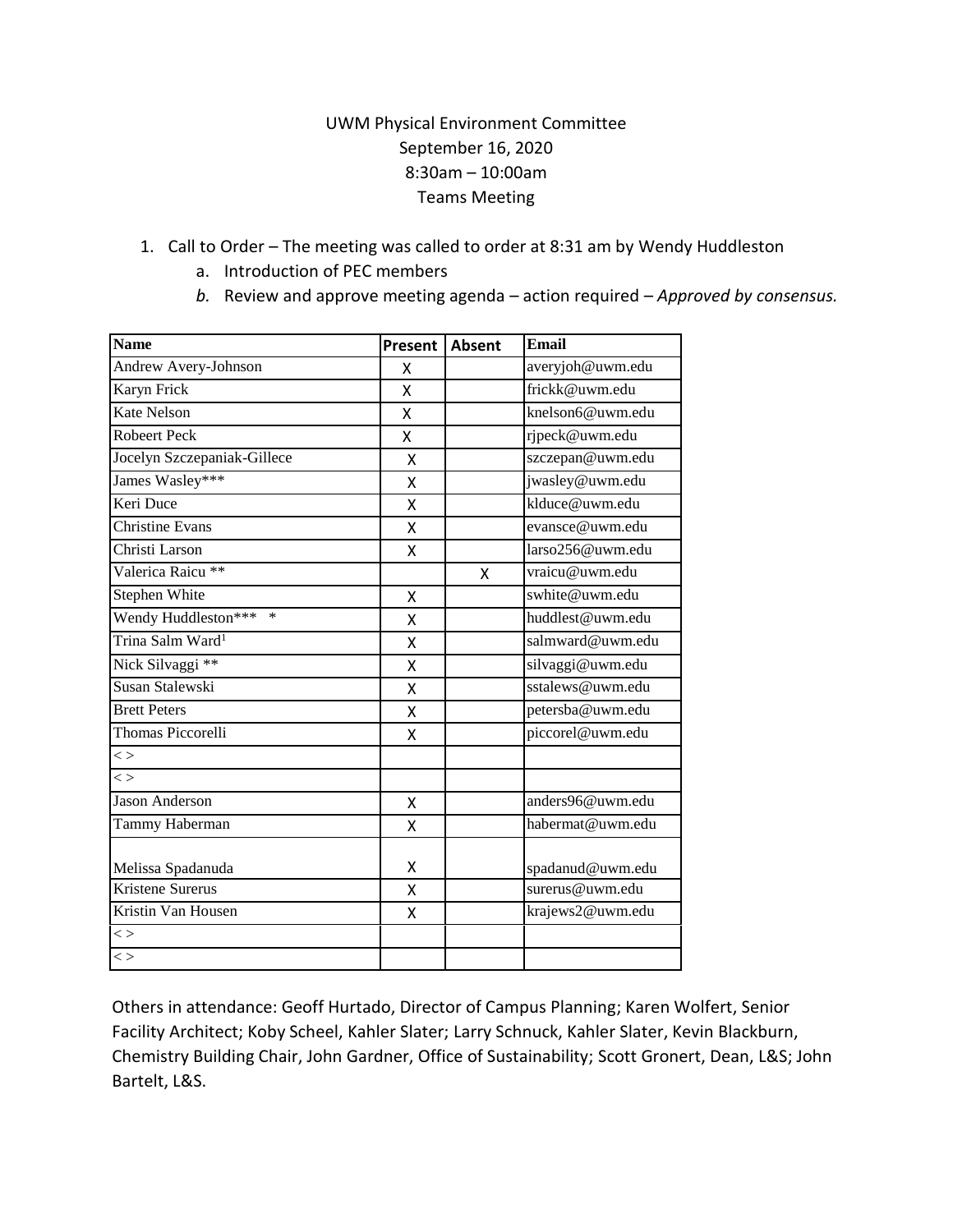- 2. Approval of May 2020 Meeting Minutes action required *Approved by consensus.*
- 3. Election of PEC Chair and Vice Chair action required PEC Chair *Wendy Huddleston - Nomination by K. Duce Second by K. Nelson Unanimously in favor of Wendy Huddleston as Chair PEC Vice Chair Nick Silvaggi - Nomination by consensus Second by consensus Unanimously in favor of Nick Silvaggi as Vice Chair*
- 4. Committee Appointments
	- *a.* Transportation Subcommittee action required to appoint committee members *and Chair - Jocelyn Szczepaniak-Gillece, Kate Nelson, Stephen White, Keri Duce, Christine Evans, Melissa Spadanuda (ex officio)*
	- *b.* Facilities Naming Committee action required to appoint committee members *and Chair – Christine Evans, Nick Silvaggi, Donna Gensmer, Karen Wolfert, Trina Salm Ward*
	- c. PEC appointee to the Engineering Replacement Project action required *Karyn Frick appointed by consensus*
- 5. Old Business *None*
- 6. New Business
	- a. Establish PEC meetings calendar (10/21, 11/18, 12/16, 2/17, 3/17, 4/21, 5/19 ) action required - *Approved*
	- *b.* Presentation and discussion of design concepts for Replacement Chemistry Building – *Karen Wolfert introduced the project team and made a few brief remarks about the project. Pre-design was started in 2018 and has proceeded to this point. Introduced Koby Scheel from Kahler Slater Architects. Koby is the Project Manager. Koby introduced Robert Benson and Brett Lawrence from Cannon Design. Cannon Design is the design architect for the project. Robert led the presentation.*

*Questions: What is maximum capacity for two large lecture halls? Both are approximately the same as the existing ones in Chemistry. Capacity of 180 in one and 220 in the other. Both halls are heavily used and, despite a surplus of large*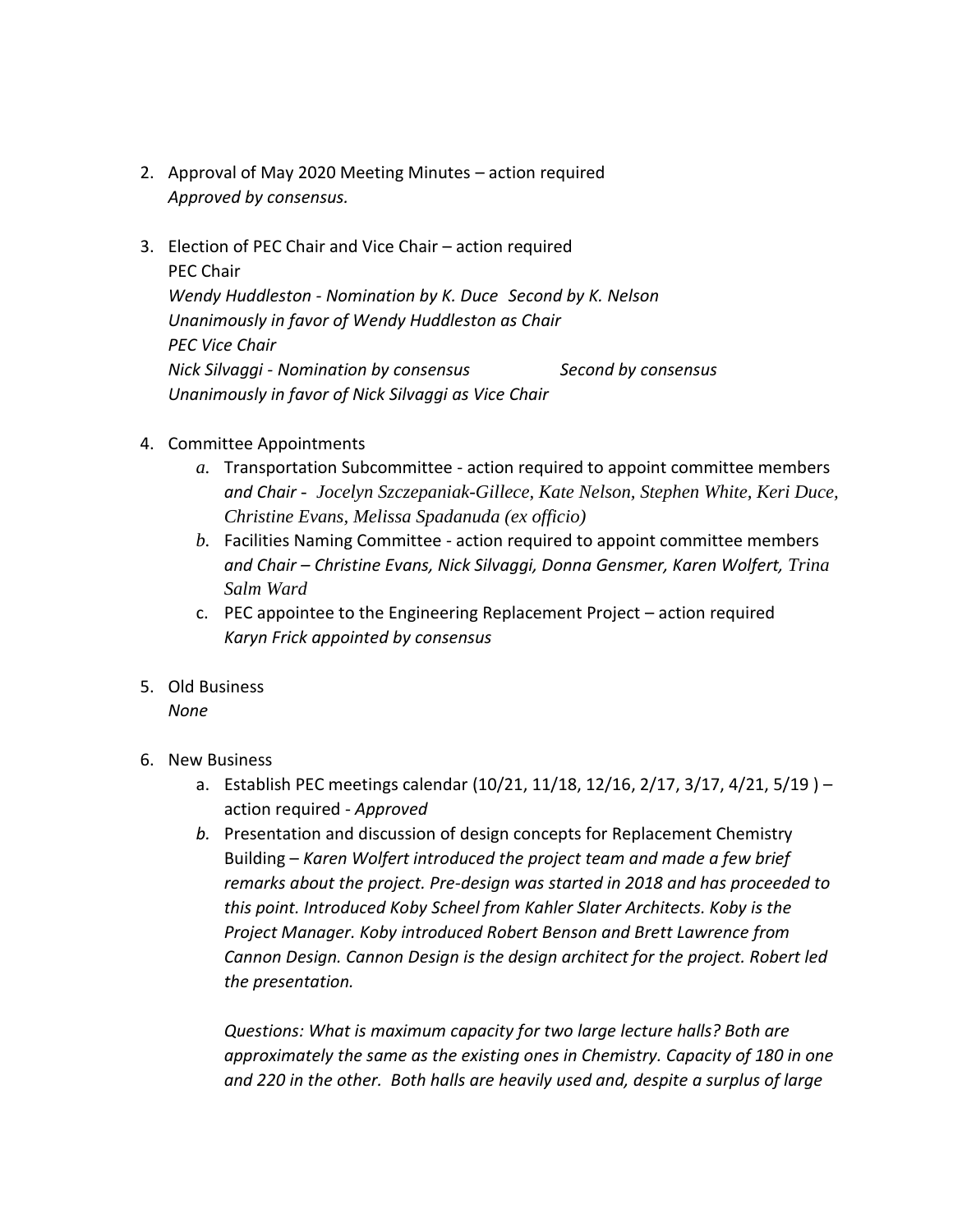*lecture halls overall, these two are justifiable. Plans call for other large lecture halls to be subdivided into smaller classrooms.*

*Keri noted for the committee that this has been a largely positive project from the perspective of the neighborhood groups.*

*Is anything being done about the parking situation given the removal of the Sciences Lot? Ultimately, the solution is for a parking structure in the Cunningham Lot but it has been put off for now.*

*What is plan for faculty offices? This matter was studied and based on input from the Chemistry faculty, the plan for number and location of offices was established.*

*What are the environmental performance standards and targets for the building? Performance of the exterior has been studied to make it meet the statutorily required energy performance. Building has other features to make it more sustainable. Overall, the project team believes this building will perform better than required under the energy performance standards in statutes. The design also incorporated features recommended by the American Institute of Architects (AIA) for energy conservation.* 

c. Presentation and discussion of Solar Now program with WEC and design concepts for solar collectors in Chapman Hall Parking Lot. *Kate Nelson presented the Solar Now concept to purchase more renewable energy at UWM. We Energies offered two programs (approved by PSCW) for renewable energy involving wind and solar energy sources. Originally, the effort was to pursue a large renewable energy program off campus. That direction was paused in favor of a smaller scale renewable program being suggested by WE Energy for lease of campus ground space to WE Energy to install solar panels to generate a maximum of 2.25MW of power. The power would be provided to the electrical grid used by WE Energies and would not necessarily go directly to UWM buildings. UWM, as the land-owner would be paid for use of the space and would be able to claim credit for the renewable energy from the solar collectors.* 

*Preliminary plans are considering carport-mounted solar panels in the Chapman Parking Lot elevated enough to permit vehicles to park underneath. Several slides illustrated the concept.*

*Several questions were raised about coordination with Facility Services and the contemplated Fire Circle. Kate replied that Native American tribes are strongly*